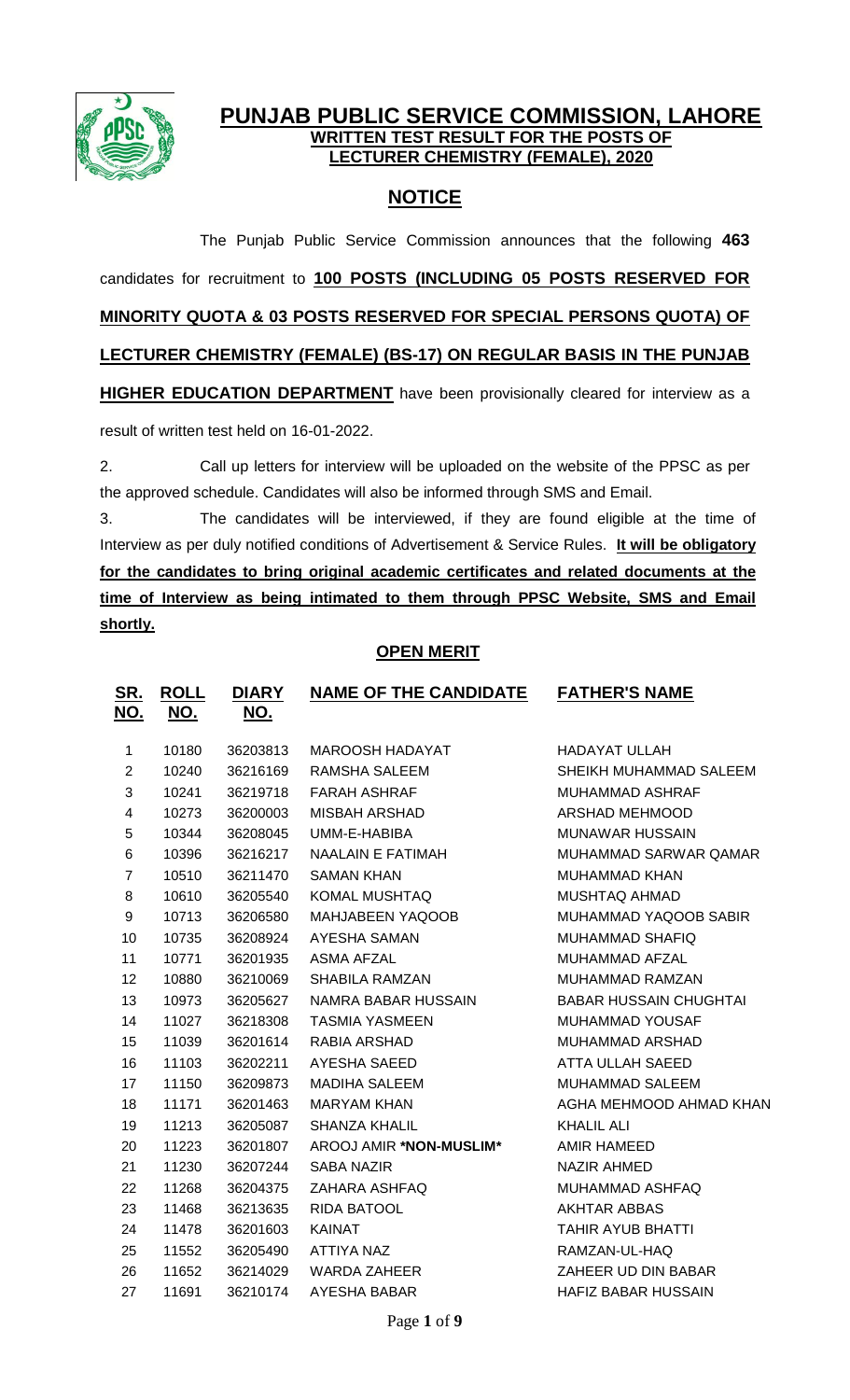| 28 | 11695 |          | 36207685 HAJRA BIBI    | <b>MUHAMMAD NASIR</b>      |
|----|-------|----------|------------------------|----------------------------|
| 29 | 11696 | 36205615 | <b>TABINDA</b>         | <b>GHAFOOR HUSSAIN</b>     |
| 30 | 11728 | 36206397 | SADAF BAKHTAWER TARIQ  | <b>TARIQ MUSTAFA</b>       |
| 31 | 11772 | 36217865 | AYESHA HAMEED          | ABDUL HAMEED               |
| 32 | 11800 | 36204648 | ZUNAIRA MAQSOOD        | MAQSOOD AHMAD              |
| 33 | 11878 | 36208346 | NABIHA ASADULLAH       | <b>ASADULLAH</b>           |
| 34 | 11880 | 36201406 | ASMA ANAM HANIF        | <b>MUHAMMAD HANIF</b>      |
| 35 | 11918 | 36201891 | FARKHANDA SIKANDAR     | SIKANDAR MEHMOOD           |
| 36 | 11962 | 36204253 | AQSA TARIQ             | <b>HAFIZ TARIQ MEHMOOD</b> |
| 37 | 11972 | 36207072 | RABIA ASLAM            | MUHAMMAD ASLAM CH.         |
| 38 | 11989 | 36214709 | SEHAR MAQSOOD          | MAQSOOD AHMAD              |
| 39 | 12013 | 36202404 | <b>IRAM SAEED</b>      | SAEED AHMAD ANJUM          |
| 40 | 12042 | 36210808 | SAMAR ASLAM            | MUHAMMAD ASLAM             |
| 41 | 12046 | 36203220 | <b>FAIZA SHAFIQ</b>    | CHAUDHRY MUHAMMAD SHAFIQ   |
| 42 | 12047 | 36213443 | AMNA SARDAR            | <b>SARDAR ALI</b>          |
| 43 | 12058 | 36200769 | AMNA JAMIL             | MUHAMMAD JAMIL             |
|    |       |          |                        |                            |
| 44 | 12074 | 36202165 | AQSA IQBAL             | MUHAMMAD IQBAL BHATTI      |
| 45 | 12108 | 36202246 | ADAN IQBAL             | MUHAMMAD AZHAR IQBAL       |
| 46 | 12160 | 36201541 | NAUREEN TALAT          | TALAT MUSHTAQ ANJUM        |
| 47 | 12272 | 36200427 | AYESHA SAEED           | MUHAMMAD SAEED BUTT        |
| 48 | 12289 | 36210438 | <b>SEERAT SALEEM</b>   | MUHAMMAD SALEEM            |
| 49 | 12298 | 36200856 | ZUNAIRA NAEEM          | MUHAMMAD NAEEM             |
| 50 | 12305 | 36210201 | <b>MARYAM BIBI</b>     | MUHAMMAD SHARIF            |
| 51 | 12353 | 36207548 | HAFIZA REHANA BATOOL   | ABDUL HAFEEZ JOHER         |
| 52 | 12376 | 36212581 | NIDA SHAHBAZ           | SHAHBAZ ALI                |
| 53 | 12419 | 36202324 | KHUSHBOO E ZAHRA       | MIRZA TANVEER UL HASSAN    |
| 54 | 12440 | 36215876 | <b>HAFSA MUBEEN</b>    | ARSHAD HUSSAIN             |
| 55 | 12444 | 36208491 | HIRA ASHFAQ            | ASHFAQ AHMAD               |
| 56 | 12476 | 36214388 | TEHSEEN MARYAM         | <b>MUSHTAQ AHMED</b>       |
| 57 | 12494 | 36205471 | <b>GULFAM TABASSUM</b> | SARFARAZ AHMED             |
| 58 | 12538 | 36217803 | SADAF ALI              | <b>AHMAD ALI</b>           |
| 59 | 12562 | 36205631 | HAFIZA KHADIJA ASLAM   | MUHAMMAD ASLAM ASIM        |
| 60 | 12571 | 36216695 | <b>SAMRA HUSSAIN</b>   | <b>MUHAMMAD HUSSAIN</b>    |
| 61 | 12658 | 36210293 | SHANZA RAUF KHAN       | ABDUL RAUF KHAN            |
| 62 |       |          | <b>TUBA CHOUDHARY</b>  | ABDUL RAUF SALEEME         |
|    | 12668 | 36205531 |                        |                            |
| 63 | 12688 | 36214068 | <b>SEHRISH FARID</b>   | <b>GHULAM FARID</b>        |
| 64 | 12690 | 36201447 | NOOR-UL-AIN            | <b>GHULAM MURTAZA</b>      |
| 65 | 12721 | 36201424 | SUMARA QASIM           | MUHAMMAD QASIM             |
| 66 | 12740 | 36201385 | SHAMAELA ABDUL MAJEED  | ABDUL MAJEED               |
| 67 | 12826 | 36205726 | <b>FAIZA SAIF</b>      | SAIF ALI                   |
| 68 | 12828 | 36214648 | ANEEQA RAZZAQ          | ABDUL RAZZAQ SHAHID        |
| 69 | 12915 | 36202235 | SANEEA ATA-UL-HAQ      | ATA-UL-HAQ                 |
| 70 | 13053 | 36206076 | <b>FATIMA AROOJ</b>    | MUHAMMAD RASHEED           |
| 71 | 13092 | 36201828 | <b>SUNDAS ZAHID</b>    | MUHAMMAD ZAHID KHAN        |
| 72 | 13145 | 36209598 | SUMAIRA GHULAM HUSSAIN | <b>GHULAM HUSSAIN</b>      |
| 73 | 13161 | 36214021 | <b>MEHWISH ABBAS</b>   | ABBAS ALI JAVED            |
| 74 | 13182 | 36208737 | FAIZA ASLAM            | MUHAMMAD ASLAM             |
| 75 | 13186 | 36209008 | <b>ASMA SOHAIL</b>     | MUHAMMAD BOOTA SOHAIL      |
| 76 | 13214 | 36203427 | ROHEEN SAEED           | RAJA SAEED ANWAR           |
| 77 | 13261 | 36214136 | SAMAN FATIMA           | MUHAMMAD AFZAL             |
| 78 | 13263 | 36202066 | LAIBA ARSHAD           | MUHAMMAD ARSHAD            |
| 79 | 13301 | 36200394 | WARISHA MEHMOOD        | MIAN MUSTANSAR MEHMOOD     |
| 80 | 13359 | 36201961 | <b>MARIYAM YOUSAF</b>  | MUHAMMAD YOUSAF            |
| 81 | 13407 | 36209968 | REHANA BANO            | MUHAMMAD HUSSAIN           |
| 82 | 13437 | 36202825 | SAIRA SARFRAZ          | SARFRAZ AHMED              |
|    |       |          |                        |                            |
| 83 | 13489 | 36201037 | RIDA AKBAR             | <b>AKBAR ALI</b>           |
| 84 | 13576 | 36203198 | SANA RAFAQAT           | RAFAQAT ALI                |
| 85 | 13618 | 36201871 | AYESHA NAWAZ           | MUHAMMAD NAWAZ             |
| 86 | 13633 | 36204824 | <b>SAIMA RIAZ</b>      | HAFIZ RIAZ AHMED ALVI      |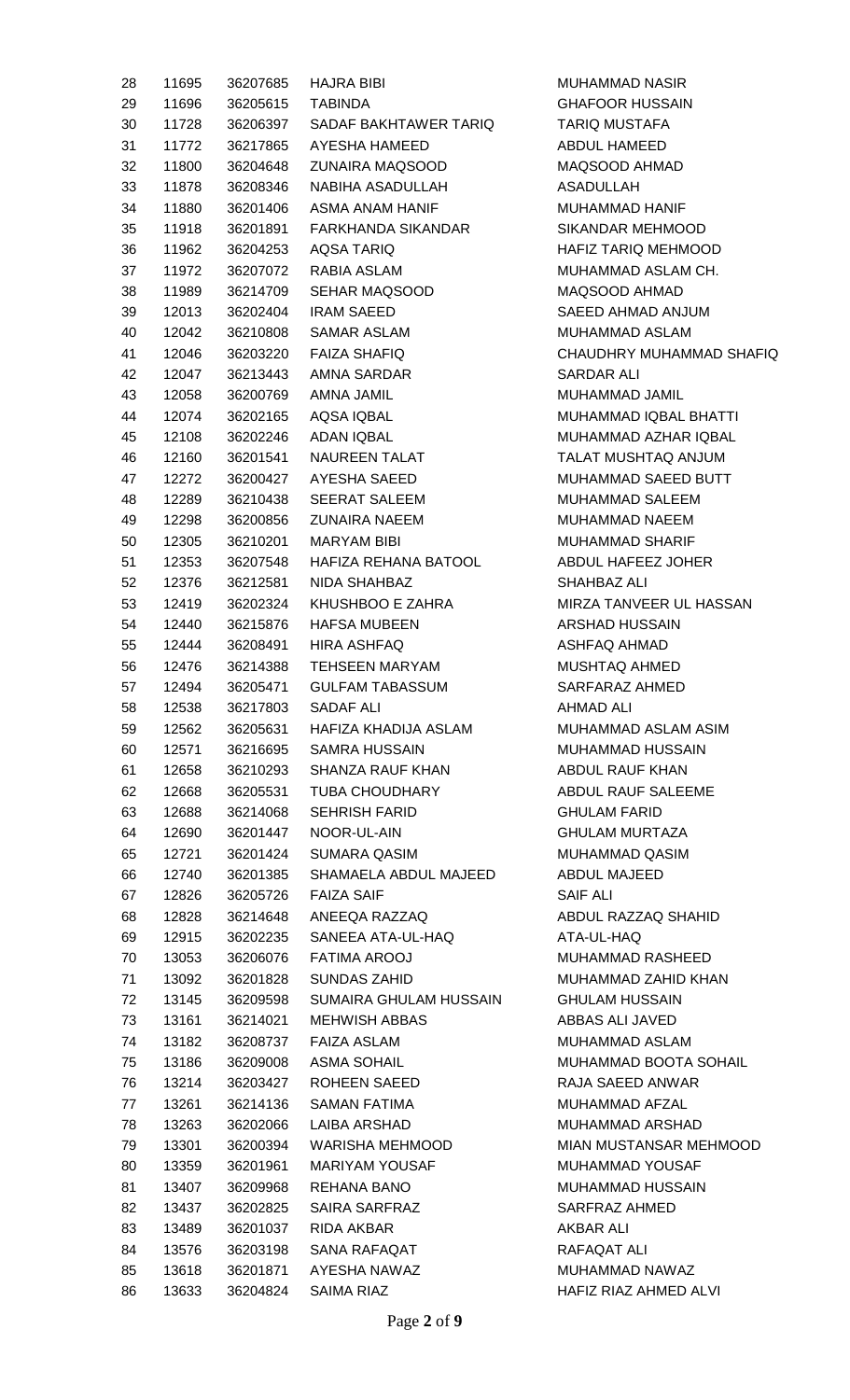| 87  | 13733 | 36208864 | <b>IQRA JAMIL</b>     | <b>JAMIL AHMAD</b>          |
|-----|-------|----------|-----------------------|-----------------------------|
| 88  | 13750 | 36216258 | <b>ALMAS</b>          | MUHAMMAD RAZZAQ             |
| 89  | 13759 | 36207606 | AMNA KHAWAR           | <b>KHAWAR NASEEM</b>        |
| 90  | 13767 | 36214431 | WAJEEHA NAEEM         | MUHAMMAD NAEEM JAVED GHUMAN |
| 91  | 13779 | 36214580 | RABIA GOHAR           | MUDASSAR IQBAL BAJWA        |
| 92  | 13904 | 36205661 | AAMIRA TABASSAM       | <b>ABDUL RAUF</b>           |
| 93  | 14103 | 36212255 | NADIA ARSHAD          | MUHAMMAD ARSHAD KHAN        |
| 94  | 14157 | 36200621 | <b>MISBAH SHOUKAT</b> | <b>SHOUKAT ALI</b>          |
| 95  | 14177 | 36203169 | MARIA MAQSOOD         | MAQSOOD AHMED               |
| 96  | 14182 | 36200200 | SANA ARSHAD           | <b>ARSHAD NISHAT</b>        |
| 97  | 14201 | 36203148 | <b>FAIZA RANI</b>     | MUHAMMAD WALAYAT            |
| 98  | 14272 | 36208502 | <b>SUNDAS ASHRAF</b>  | MUHAMMAD ASHRAF             |
| 99  | 14363 | 36201062 | MARIYA NAYAB          | <b>ABDUL KHALIQ</b>         |
| 100 | 14430 | 36210719 | SADAF YAQOOB          | MUHAMMAD YAQOOB             |
| 101 | 14652 | 36205052 | <b>SAMRA TAHIR</b>    | <b>MUHAMMAD TAHIR</b>       |
| 102 | 14664 | 36200046 | <b>ASIFA ISHAQ</b>    | MUHAMMAD ISHAQ              |
| 103 | 14759 | 36200853 | TAYYABA SARWAR        | <b>MUHAMMAD SARWAR</b>      |
| 104 | 14778 | 36219958 | <b>ZONARAH BUTT</b>   | M BASHIR AHMAD BUTT         |
| 105 | 14853 | 36202421 | <b>TOOBA TOUQEER</b>  | TOUQEER UL ZAMAN            |
| 106 | 15024 | 36205452 | <b>ANUM TAHIR</b>     | <b>TAHIR MAHMOOD</b>        |
| 107 | 15036 | 36201246 | <b>MARIA BATOOL</b>   | ARSHAD ALI                  |
|     |       |          | <b>FARAH BANO</b>     | MUHAMMAD ILYAS BAJWA        |
| 108 | 15047 | 36203260 |                       |                             |
| 109 | 15106 | 36212945 | SANIA SAEED           | <b>SAEED AKHTAR</b>         |
| 110 | 15155 | 36212716 | <b>MEMONA SADIQ</b>   | MUBASHAR HAMEED MUGHAL      |
| 111 | 15174 | 36210381 | SABA NAZ              | MUHAMMAD AKRAM              |
| 112 | 15205 | 36202006 | AFSHAN SALEEM         | MUHAMMAD SALEEM             |
| 113 | 15212 | 36207669 | SAIMA JAVED           | JAVED AKHTAR                |
| 114 | 15242 | 36201937 | ZARYAB KHAN           | <b>ATTIQUE HUSSAIN KHAN</b> |
| 115 | 15266 | 36218883 | <b>TAHIRA</b>         | <b>UMAR HAYAT</b>           |
| 116 | 15379 | 36215325 | <b>IQRA GILLANI</b>   | SYED TARIQ ALI SHAH         |
| 117 | 15453 | 36201146 | <b>SAIRA USMAN</b>    | RAO MUHAMMAD USMAN          |
| 118 | 15503 | 36210701 | AYESHA IQBAL          | <b>MUHAMMAD IQBAL</b>       |
| 119 | 15523 | 36212191 | RAYSA MURAD           | <b>MURAD ALI</b>            |
| 120 | 15525 | 36213787 | <b>FAIZA JABEEN</b>   | <b>GHULAM GHAUS</b>         |
| 121 | 15592 | 36214890 | KAINAT HAFEEZ         | RAJA UMTUL HAFEEZ           |
| 122 | 15639 | 36202233 | SAIRA ATTIQUE         | MUHAMMAD ATTIQ UR REHMAN    |
| 123 | 15651 | 36215686 | UM-E-KULSOOM          | MUHAMMAD JAVAID             |
| 124 | 15687 | 36202170 | SADIA KHALID          | <b>KHALID MASOOD</b>        |
| 125 | 15703 | 36214761 | NOOREAIN ZAFAR        | ZAFAR IQBAL                 |
| 126 | 15708 | 36203013 | HAFIZA SAMAN ARSHAD   | ARSHAD MEHMOOD              |
| 127 | 15723 | 36200208 | ASYA ABBAS            | <b>ABBAS ALI</b>            |
| 128 | 15794 | 36208292 | AYESHA ANWAR          | ANWAR KHAN                  |
| 129 | 15856 | 36205432 | AYESHA SATTAR         | ABDUL SATTAR                |
| 130 | 15900 | 36212785 | SHAHANA AKBAR         | MUHAMMAD AKBAR              |
| 131 | 15903 | 36205541 | <b>SHAISTA</b>        | <b>SABIR HUSSAIN</b>        |
| 132 | 15999 | 36210713 | NAZISH JABEEN         | TARIQ IJAZ AHMAD            |
| 133 | 16022 | 36216260 | <b>MEHRIN FATIMA</b>  | <b>GHULAM HUSSAIN</b>       |
| 134 | 16090 | 36205704 | RABIA                 | MUHAMMAD AJMAL              |
| 135 | 16113 | 36211516 | ZUNAIRA MUHAMMAD      | MUHAMMAD ABAIDULLAH         |
| 136 | 16148 | 36202353 | SANA KHALID           | MUHAMMAD KHALID             |
| 137 | 16150 | 36202326 | <b>GOHAR ASHRAF</b>   | MUHAMMAD ASHRAF             |
| 138 | 16207 | 36200501 | SABA MUMTAZ           | MUHAMMAD MUMTAZ             |
| 139 | 16292 | 36203416 | DILAAWAIZ ZAHID       | ZAHID ASGHAR                |
| 140 | 16298 | 36202100 | NAHEED                | MUHAMMAD AKRAM AYYAZ        |
| 141 | 16354 | 36200799 | <b>SOFIA MATEEN</b>   | MUHAMMAD MUSHTAQ            |
| 142 | 16415 | 36213867 | <b>AMBRIN NAZ</b>     | <b>MUHAMMAD SAGHIR</b>      |
| 143 | 16444 | 36217617 | AYESHA KANWAL         | MUHAMMAD YOUSAF             |
| 144 | 16510 | 36204272 | ANEEQA ZAFAR          | ZAFAR IQBAL LODHI           |
| 145 | 20029 | 36203947 | AYESHA LATIF BUTT     | KAFAITULLAH BUTT            |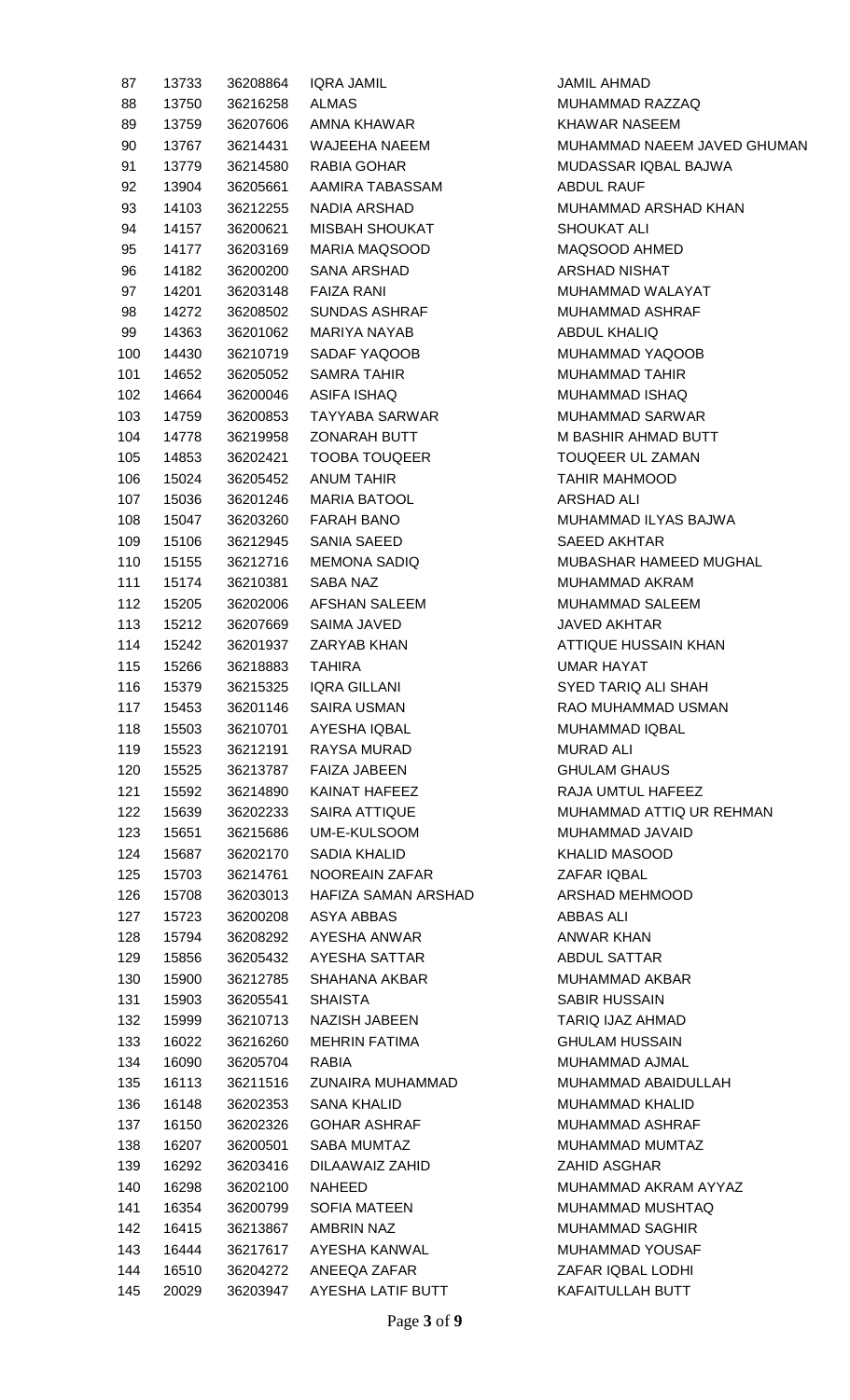| 146 | 20037          | 36210883             | <b>GARANA NOSHEEN</b>            | ABDUL HAKIM KHAN                 |
|-----|----------------|----------------------|----------------------------------|----------------------------------|
| 147 | 20038          | 36202875             | LARAIB ABBAS                     | MUHAMMAD ABBAS                   |
| 148 | 20070          | 36216503             | MEHWISH AZEEM                    | MUHAMMAD AZEEM                   |
| 149 | 20089          | 36206558             | <b>SALMA BILQUEES</b>            | <b>IFTIKHAR HUSSAIN SHAH</b>     |
| 150 | 20146          | 36215517             | UM-E-FARWA                       | NAZAR MUHAMMAD SAIF              |
| 151 | 20208          | 36211897             | NOSHEEN AKHTAR                   | MUHAMMAD ISHAQ                   |
| 152 | 20218          | 36211759             | SANA SARFRAZ                     | SARFRAZ HUSSAIN                  |
| 153 | 20222          | 36210218             | WAJIHA WAJID ABBASI              | MUHAMMAD WAJID HUSSAIN ABBASI    |
| 154 | 20229          | 36215416             | MARIA MUSTAFA                    | <b>GHULAM MUSTAFA</b>            |
| 155 | 20250          | 36206301             | ILZA AMJAD                       | AMJAD HUSSAIN                    |
| 156 | 20252          | 36210227             | MUSARRAT ZAHRA                   | MUHAMMAD TAQI AKHTAR             |
| 157 | 20257          | 36205350             | <b>BUSHRA NAWAZ</b>              | CH. RAB NAWAZ                    |
| 158 | 20264          | 36213865             | ANEESA KHAN                      | <b>JAHANGIR KHAN</b>             |
| 159 | 20318          | 36202445             | <b>FATIMA ASIF</b>               | <b>MAHMOOD ASIF</b>              |
| 160 | 20332          | 36203224             | MAIDA FATIMA                     | <b>MUHAMMAD SHARIF</b>           |
| 161 | 20334          | 36210254             | SYEDA FATIMA BATOOL              | SYED NASIR ALI MASHHADI          |
| 162 | 20398          | 36207085             | <b>HIRA TASQEEN</b>              | <b>EJAZ BUTT</b>                 |
| 163 | 20431          | 36202483             | AMNA ALTAF                       | MALIK MUHAMMAD ALTAF             |
| 164 | 20476          | 36200355             | KHUNSA EJAZ ABBASI               | EJAZ AHMED                       |
| 165 | 20492          | 36204076             | RABIA HASSAN                     | ABDUL REHMAN                     |
| 166 | 20505          | 36217101             | SAIRA KHATOON                    | <b>MUHAMMAD ARIF</b>             |
| 167 | 20522          | 36205315             | SADAF AZAD                       | MUHAMMAD AZAD                    |
| 168 | 20569          | 36203464             | SADIA HAMID                      | SYED HAMID ALI SHAH              |
| 169 | 20598          | 36202407             | ANEEQA AREEB AMJAD               | AMJAD HUSSAIN                    |
| 170 | 20630          | 36209661             | <b>KAINAT SHAFIQUE</b>           | SHAFIQUE AHMED                   |
| 171 | 20675          | 36203084             | SADIA BIBI                       | MUHAMMAD TUFAIL MALIK            |
| 172 | 20677          | 36217389             | <b>TAHIRA SHAUKAT</b>            | <b>SHAUKAT MIRZA</b>             |
| 173 | 20683          | 36202728             | HAJRA BIBI                       | <b>MUHAMMAD FIDA</b>             |
| 174 | 20685          | 36201489             | LUBNA DAURAIZ                    | <b>MUHAMMAD DAURAIZ</b>          |
| 175 | 20789          | 36209452             | NAYYAB ABID                      | ABID JAVED                       |
| 176 | 20796          | 36203396             | <b>ZOBIA IFRAHIM</b>             | MUHAMMAD IFRAHIM                 |
| 177 | 20802          | 36201932             | SADIA ZULFIQAR                   | <b>ZULFIQAR HAIDAR</b>           |
| 178 | 20825          | 36210382             | HUMERA MALIK                     | ABDUL MAJEED                     |
| 179 | 20835          | 36217279             | <b>IQRA MUNIR</b>                | <b>MUHAMMAD MUNIR</b>            |
| 180 | 20859          |                      | SADIA ISLAM                      | <b>MUHAMMAD ISLAM</b>            |
| 181 |                | 36212952             | JAWERIA SHAMSHAD                 | <b>SHAMSHAD ANWAR</b>            |
|     | 20945<br>20982 | 36203493<br>36207207 |                                  |                                  |
| 182 |                |                      | <b>SUMBEL BIBI</b>               | AMIR KHAN<br><b>INAYAT ULLAH</b> |
| 183 | 20985          | 36211749             | AMBAR INAYAT<br>NIDA SABIR MALIK |                                  |
| 184 | 21014          | 36212624             |                                  | SABIR HUSSAIN MALIK              |
| 185 | 21017          | 36210089             | SANA AYAZ                        | MUHAMMAD AYAZ JANJUA             |
| 186 | 21036          | 36212762             | SYEDA IQRA BUKHARI               | AMIR HUSSAIN SHAH                |
| 187 | 21081          | 36200606             | SIDRAH ZAFAR                     | ZAFAR IQBAL                      |
| 188 | 21168          | 36201390             | FAIZA ANAM                       | TABRAZE MEHMOOD RAJA             |
| 189 | 21176          | 36203134             | MADEEHA HUSSAIN                  | <b>KHADIM HUSSAIN</b>            |
| 190 | 21238          | 36207998             | FARZANA YASMEEN                  | M BASHAR KHAN                    |
| 191 | 21244          | 36217317             | JAVARIA IDREES                   | MUHAMMAD IDREES AZIZ             |
| 192 | 21245          | 36218853             | <b>ITRAT BATOOL</b>              | <b>ABDUL RASHID</b>              |
| 193 | 21276          | 36201646             | RABBIA MANSOOR                   | MANSOOR AHMED                    |
| 194 | 21307          | 36204869             | <b>QURAT UL AIN</b>              | MUHAMMAD HAFEEZ                  |
| 195 | 21319          | 36207082             | ZARAFSHAN NAWAZ                  | MUHAMMAD NAWAZ KHAN              |
| 196 | 21338          | 36202446             | NOUREEN AKHTAR                   | <b>MIAN MUHAMMAD</b>             |
| 197 | 21482          | 36212649             | QAMAR UN NISA                    | AKBAR ALI                        |
| 198 | 21495          | 36200126             | <b>IFRA BASHIR</b>               | <b>BASHIR AHMED</b>              |
| 199 | 21517          | 36202687             | KAINAT NOREEN                    | <b>AMIR ZAMAN</b>                |
| 200 | 21533          | 36210109             | HAFIZA AMNAH NASEER              | <b>MUHAMMAD NASEER</b>           |
| 201 | 21548          | 36209677             | <b>MEHWISH ARSHAD</b>            | ARSHAD MAHMOOD                   |
| 202 | 21557          | 36200328             | <b>HALEEMA BIBI</b>              | MUHAMMAD HANIF AWAN              |
| 203 | 21604          | 36202863             | RIFHAT BIBI                      | <b>SIKENDAR KHAN</b>             |
| 204 | 21612          | 36202258             | <b>SADAF MUNIR</b>               | <b>MUNIR AHMAD</b>               |
|     |                |                      |                                  |                                  |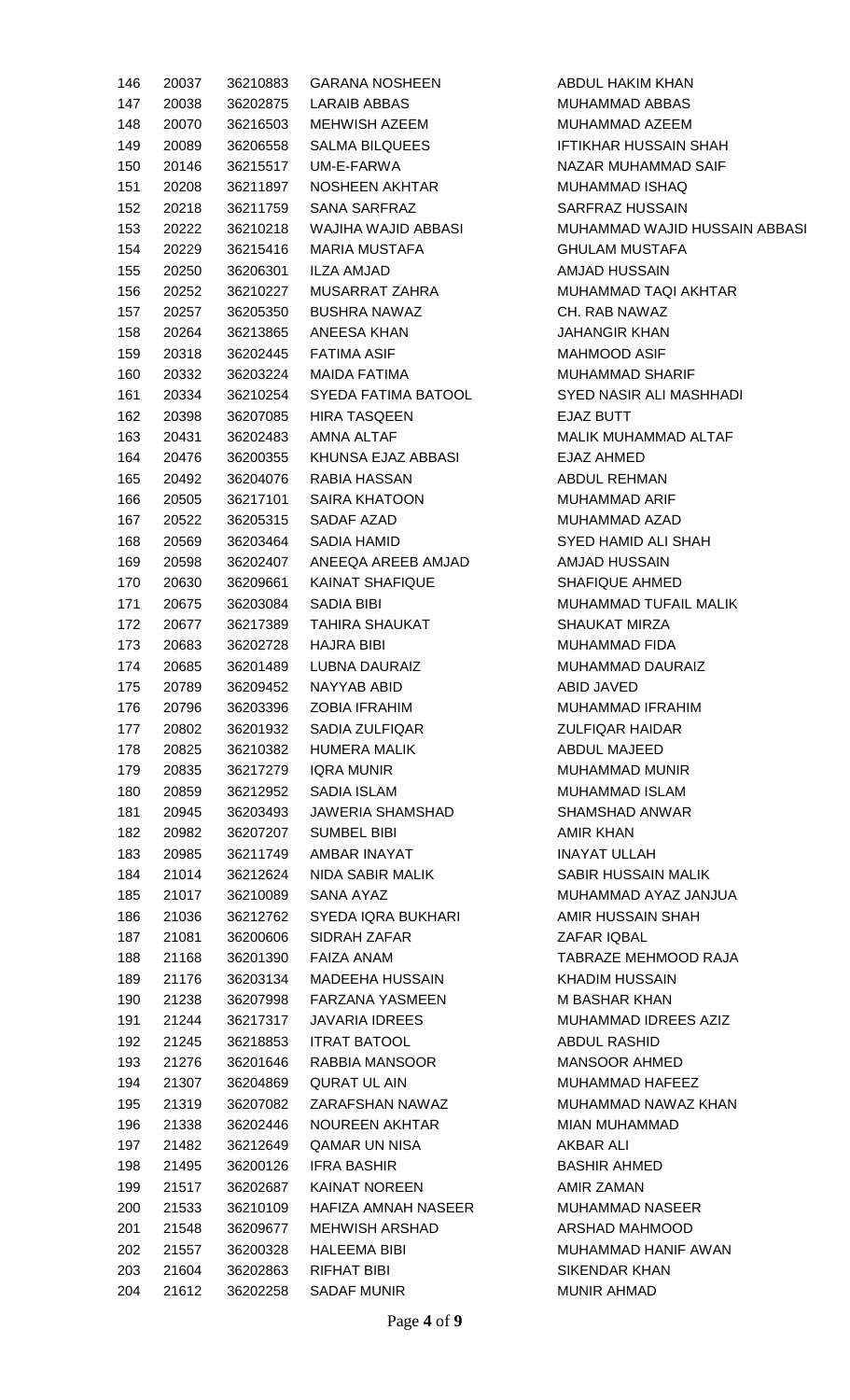| 205        | 21640          | 36204899             | <b>FALAK NAZ</b>                     | <b>KHALID MEHMOOD</b>              |
|------------|----------------|----------------------|--------------------------------------|------------------------------------|
| 206        | 21681          | 36205545             | <b>SOMIA KHALIQ</b>                  | <b>ABDUL KHALIQ</b>                |
| 207        | 21692          | 36212132             | AMNA RAUF                            | <b>ABDUL RAUF</b>                  |
| 208        | 21696          | 36207692             | AJWA IMTIAZ                          | IMTIAZ AHMED                       |
| 209        | 21702          | 36205049             | <b>MAMOONA FAROOQ</b>                | FAROOQ ALAM                        |
| 210        | 21706          | 36214216             | MEHWISH MEHMOOD                      | MEHMOOD AHMED                      |
| 211        | 21759          | 36212378             | <b>KALSOOM BIBI</b>                  | <b>TOUQIR HUSSAIN SHAH</b>         |
| 212        | 21810          | 36202187             | SADIA SAEED                          | SAEED BIN ASLAM                    |
| 213        | 21838          | 36211960             | ZAHIDA PARVEEN                       | <b>SHAH MUHAMMAD</b>               |
| 214        | 21849          | 36213734             | <b>RIMSHA SEHAR</b>                  | ABDUL RAZZAQ KHAN                  |
| 215        | 21853          | 36205268             | MEHROZ TASAWAR                       | <b>TASAWAR HUSSAIN</b>             |
| 216        | 21857          | 36212081             | ANUM ZAHID                           | <b>ZAHID HUSSAIN SATTI</b>         |
| 217        | 21863          | 36219821             | <b>ZUNAIRA ATHER</b>                 | <b>ATHER SHAMIM</b>                |
| 218        | 21884          | 36215794             | KAINAT SHERAZ                        | MUHAMMAD SHERAZ                    |
| 219        | 21894          | 36217185             | TAYYABA AKRAM                        | MUHAMMAD AKRAM                     |
| 220        | 21944          | 36206465             | LAILA                                | ABDULLAH JAN                       |
| 221        | 21960          | 36200262             | AYESHA IMTIAZ                        | <b>IMTIAZ AHMED</b>                |
| 222        | 22017          | 36215263             | MALJA REHMAN                         | ABDUL REHMAN                       |
| 223        | 22085          | 36216200             | RAMEEN MANSHA                        | MUHAMMAD MANSHA                    |
| 224        | 22093          | 36218301             | <b>MADEEHA RANI</b>                  | <b>ISHTIAQ AHMAD</b>               |
| 225        | 22146          | 36203948             | <b>FAREEDA GUL</b>                   | <b>AHMAD SHAH</b>                  |
| 226        | 22158          | 36202642             | SUNMBAL SHAHEEN                      | MUHAMMAD SALEEM                    |
|            |                |                      |                                      | ABDUL HAFEEZ SIAL                  |
| 227        | 22177          | 36214684             | SAIMA HAFEEZ                         | <b>MUHAMMAD NAZIR</b>              |
| 228        | 22222          | 36211365             | SAIRA KHANAM<br><b>SAHAR SHUMAIL</b> | KHWAJA MUSHTAQ AHMAD               |
| 229        | 22234          | 36217664             | SANA SHAFQAT                         | <b>SHAFQAT MEHMOOD</b>             |
| 230        | 22271          | 36202729<br>36205222 |                                      |                                    |
| 231        | 22326          |                      | MARYAM MUNAWAR                       | MUHAMMAD MUNAWAR<br>AHMED YAR KHAN |
| 232<br>233 | 22330          | 36215236             | NADIA PERVEEN                        | MUHAMMAD AMJAD                     |
| 234        | 22334<br>22341 | 36206516<br>36209711 | NOREEN AMJAD<br>SHAZIA BIBI          | <b>GUL HAMEED KHAN</b>             |
| 235        | 22374          | 36201720             | <b>NITASHA KOMAL</b>                 | YOUNAS ALI                         |
| 236        | 30056          | 36201162             | SANA NAZEER                          | MUHAMMAD NAZEER                    |
| 237        | 30095          | 36208826             | SANA UROOJ                           | RANA MUHAMMAD INTIZAR              |
| 238        | 30196          | 36202262             | <b>FARYAL AFTAB</b>                  | <b>AFTAB HUSSAIN</b>               |
| 239        | 30216          | 36208666             | <b>TAYYBA REHMAN</b>                 | MUHAMMAD BOOTA                     |
| 240        | 30247          | 36207458             | AYSHA IRSHAD RAZI                    | <b>MUNAWAR HUSSAIN RAZI</b>        |
| 241        | 30314          | 36215500             | <b>KALSOOM ABBAS</b>                 | <b>GHULAM ABBAS</b>                |
| 242        | 30316          | 36205207             | <b>MEHWISH MAIMOONA SIDDIQUE</b>     | MUHAMMAD SIDDIQUE                  |
| 243        | 30326          | 36208051             | <b>IQRA ARSHAD</b>                   | MUHAMMAD ARSHAD                    |
| 244        | 30348          | 36209323             | IQRA AZEEM                           | MUHAMMAD AZEEM                     |
| 245        | 30371          | 36201942             | ZAINAB WAHEED                        | WAHEED AHMED                       |
| 246        | 30373          | 36203431             | <b>ABIDA SHAHEEN</b>                 | MUHAMMAD SHABBIR                   |
| 247        | 30381          | 36201415             | SYEDA TAHIRA BATOOL                  | <b>SYED MUJAHID ALI</b>            |
| 248        | 30391          | 36207243             | <b>HUMERA YOUNAS</b>                 | <b>MUHAMMAD YOUNAS RANA</b>        |
| 249        | 30405          | 36207345             | YASMIN TARIQ                         | MUHAMMAD TARIQ SHARIF              |
| 250        | 30484          | 36218889             | <b>MARYAM EHTISHAM</b>               | EHTISHAM UD DIN FAROOQI            |
| 251        | 30488          | 36203710             | <b>SIDRAH</b>                        | ABDUL-HAQ                          |
| 252        | 30489          | 36206064             | AYSHA AKRAM                          | MUHAMMAD AKRAM ANJUM               |
| 253        | 30515          | 36219237             | <b>TAKSHEER E KINAAT</b>             | AHMED SHER                         |
| 254        | 30524          | 36218187             | ATIA IRAM                            | MEHR GHULAM MUSTAFA                |
| 255        | 30634          | 36205166             | <b>UZMA SALEEM</b>                   | MUHAMMAD SALEEM                    |
| 256        | 30710          | 36216470             | <b>SABA SALEEM</b>                   | MUHAMMAD SALEEM                    |
| 257        | 30868          | 36209808             | <b>SAIMA ASHRAF</b>                  | <b>MUHAMMAD ASHRAF</b>             |
| 258        | 30949          | 36201156             | SANA RASOOL                          | RASOOL BAKHSH                      |
| 259        | 30950          | 36217900             | <b>FATIMA QURESHI</b>                | SHAUKAT ANWAR QURESHI              |
| 260        | 30988          | 36204497             | <b>SAIMA BATOOL</b>                  | <b>MUHAMMAD SADDIQUE</b>           |
| 261        | 31012          | 36215459             | MASOOMA ABBAS                        | MUHAMMAD ASLAM                     |
| 262        | 31028          | 36206506             | ANAM JAVAID                          | RANA MUHAMMAD JAVAID               |
| 263        | 31069          | 36200815             | ASIMA NASEEM                         | ABDUR REHMAN                       |
|            |                |                      |                                      |                                    |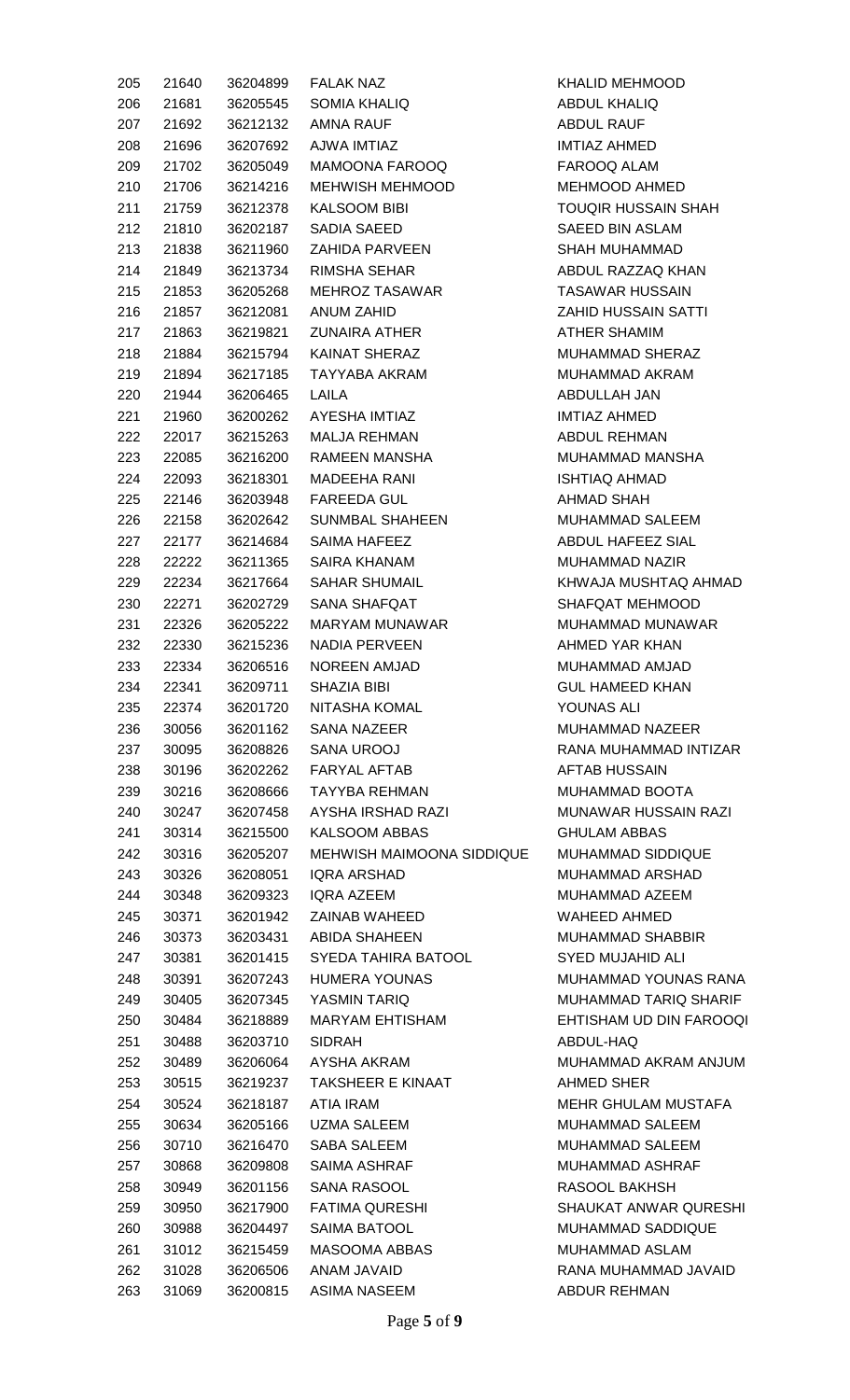| 264 | 31093     | 36204650           | <b>MARIA HASSAN</b>           | I            |
|-----|-----------|--------------------|-------------------------------|--------------|
| 265 | 31127     |                    | 36210646 SANIYAH AMIN         | Ŋ            |
|     | 266 31182 |                    | 36212433 SABILA HAYAT         | Ņ            |
| 267 | 31185     |                    | 36202999 AMNA RAZAQ           | F            |
| 268 | 31285     |                    | 36218907 NADIA KHAN           | Ŋ            |
| 269 | 31298     | 36219580 DILAWAIZ  |                               | Ņ            |
| 270 | 31307     |                    | 36214920 SABA NOOR            | Ņ            |
| 271 | 31328     |                    | 36201315 UROOJ FATIMA         | Ņ            |
| 272 | 31330     |                    | 36204435 SHAZIMA KIRAN        | f            |
| 273 | 31351     |                    | 36217078 MUNIBA IQBAL         | Ŋ            |
| 274 | 31360     |                    | 36216777 AQSA UMAR            | Ŋ            |
| 275 | 31398     |                    | 36216681 NYLA WAKEEL          | Ŋ            |
| 276 | 31514     |                    | 36201112 IQRA AKBER           | Ŋ            |
|     | 277 31561 |                    | 36213521 NAILA JABEEN         | Ŋ            |
|     | 278 31594 |                    | 36219893 FAIZAH KHALIL        | Ŋ            |
| 279 | 31640     | 36212144 KINZA ALI |                               | Ņ            |
| 280 | 31741     |                    | 36208683 TEHMINA HIDAYAT      | $\mathsf{H}$ |
|     | 281 31811 |                    | 36204366 ANUM KHALID          | Ŋ            |
|     | 282 31838 |                    | 36201535 SEHRISH ASGHAR       | Ŋ            |
| 283 | 31900     |                    | 36217213 KIRAN KHALID         | ŀ            |
| 284 | 31948     |                    | 36212614 AFSHAN AFTAB         | f            |
| 285 | 31990     |                    | 36201860 SAMINA AHMAD HUSSAIN | f            |
| 286 | 32015     |                    | 36216336 RASHIDA BIBI         | Ŋ            |
| 287 | 32053     |                    | 36208739 AMNA BINTE ASGHAR    | Ŋ            |
| 288 | 32130     |                    | 36207360 AQSA MUNAWAR         | Ŋ            |
| 289 | 32171     |                    | 36209530 AYESHA KALEEM        | ŀ            |
| 290 | 32183     |                    | 36202662 AZKA KIRAN           | Ŋ            |
| 291 | 32210     | 36213231 AZKA IJAZ |                               | ļ,           |
| 292 | 32266     |                    | 36208979 IRUM SUMBAL          | S            |
| 293 | 32270     |                    | 36210857 NIMRA AFZAL          | Ŋ            |
| 294 | 32281     | 36201921           | HAFIZA RAFIA HASSAN           | ŀ            |
| 295 | 32365     | 36206394           | <b>SADIA WAHEED</b>           | V            |
| 296 | 32421     | 36215093           | SANIA QURAT UL AAIN           | $\mathsf{H}$ |
| 297 | 32439     | 36204537           | <b>MAHRUKH TANVEER</b>        | I            |
| 298 | 32459     | 36204790           | <b>MEHVISH PERVEEN</b>        | Ŋ            |
| 299 | 32467     | 36203236           | <b>SAMINA NAZ</b>             | F            |
| 300 | 32500     | 36200453           | AYESHA JABEEN                 | f            |
| 301 | 32590     | 36201362           | IQRA AKHTAR                   | Ņ            |
| 302 | 32601     | 36203741           | <b>MEHAK NASIR</b>            | Ŋ            |
| 303 | 32625     | 36203241           | ZAHRA BATOOL                  | Ŋ            |
| 304 | 32708     | 36200103           | NIMRA IQBAL                   | Ŋ            |
| 305 | 32769     | 36200963           | <b>BEENISH QADIR</b>          | C            |
| 306 | 40015     | 36206440           | NAZIA NAWAZ                   | Ŋ            |
| 307 | 40024     | 36216191           | RAWAIL FATIMA                 | Ŋ            |
| 308 | 40026     | 36201076           | MUBBARA MUSHTAQ               | Ŋ            |
| 309 | 40031     | 36200945           | SIDRA AKBAR                   | F            |
| 310 | 40061     | 36200198           | SAMIA KANWAL                  | Ŋ            |
| 311 | 40081     | 36215108           | <b>SANA SHAN</b>              | S            |
| 312 | 40141     | 36203601           | SANIA AFZAL                   | Ŋ            |
| 313 | 40184     | 36209839           | AQSA ANAM                     | S            |
| 314 | 40353     | 36201251           | SABIHA NAVEED                 | ŀ            |
| 315 | 40511     | 36202119           | FARVA AKHTER                  | F            |
| 316 | 40566     | 36206809           | <b>GULSHAN NAZ</b>            | f            |
| 317 | 40579     | 36202898           | <b>KAINAT AHSAN</b>           |              |
| 318 | 40682     | 36215651           | SYED TAHREEM FATIMA           | ŀ<br>S       |
| 319 | 40693     | 36203069           | DUR-I-SHAHWAR JAMIL           | Ŋ            |
| 320 | 40762     | 36202774           | <b>SAHRISH NASEER</b>         | Ņ            |
| 321 | 40809     | 36207422           | SAIMA NAZ                     | Ŋ            |
| 322 | 40811     |                    | 36200685 SITARA JABEEN        | Ŋ            |
|     |           |                    |                               |              |

ABUL HASSAN **AUHAMMAD AMIN** NOOR HAYAT ABDUL RAZAQ **MULAZIM HUSSAIN VASIR MAQSOOD NOOR MUHAMMAD** NADIR SULTAN KHAN ABDUL SATTAR NADEEM **MUHAMMAD IQBAL MUHAMMAD UMER SAEEDI MUHAMMAD WAKEEL** MUHAMMAD AKBER **MUKHTAR AHMAD MUHAMMAD KHALIL** NAWAZISH ALI **HIDAYAT ULLAH KHAN MIRZA MUHAMMAD KHALID MUHAMMAD ASGHAR** KHALID IQBAL AFTAB AHMED AHMAD HUSSAIN **MUHMMAD MUMTAZ MUHAMMAD ASGHAR** MUNAWAR HUSSAIN 1AFIZ MUHAMMAD KALEEM ULLAH **MUHAMMAD AKRAM JAZ AHMAD BHUTTA** SAKHAWAT KHAN SUMBAL **MUHAMMAD AFZAL HASSAN AHMAD NAHEED AHMAD** 1AFEEZ UR REHMAN TANVEER AHMAD **MUHAMMAD BASHIR ABDUL HAMEED** ABDUL SATTAR **MUHAMMAD AKHTAR MUHAMMAD NASIR IQBAL MUHAMMAD YOUNIS BHATTI MUHAMMAD IQBAL GHULAM QADIR** MUHAMMAD NAWAZ **MUHAMMAD ZIA MUSHTAQ AHMAD** AKBAR ALI **MUHAMMAD HUSSAIN** SHAN MUHAMMAD **MUHAMMAD AFZAL** SHAHBAZ AHMED RAMZANI KHALID PERVEZ AKHTER ALI **ALI AHMAD ASGHAR ALI AHSAN** SYED SHABBIR AHMED SHAH 3<br>31 AMBAD JAMIL NASEER AHMAD **MUHAMMAD SALEEM MALIK MUHAMMAD ARSHAD**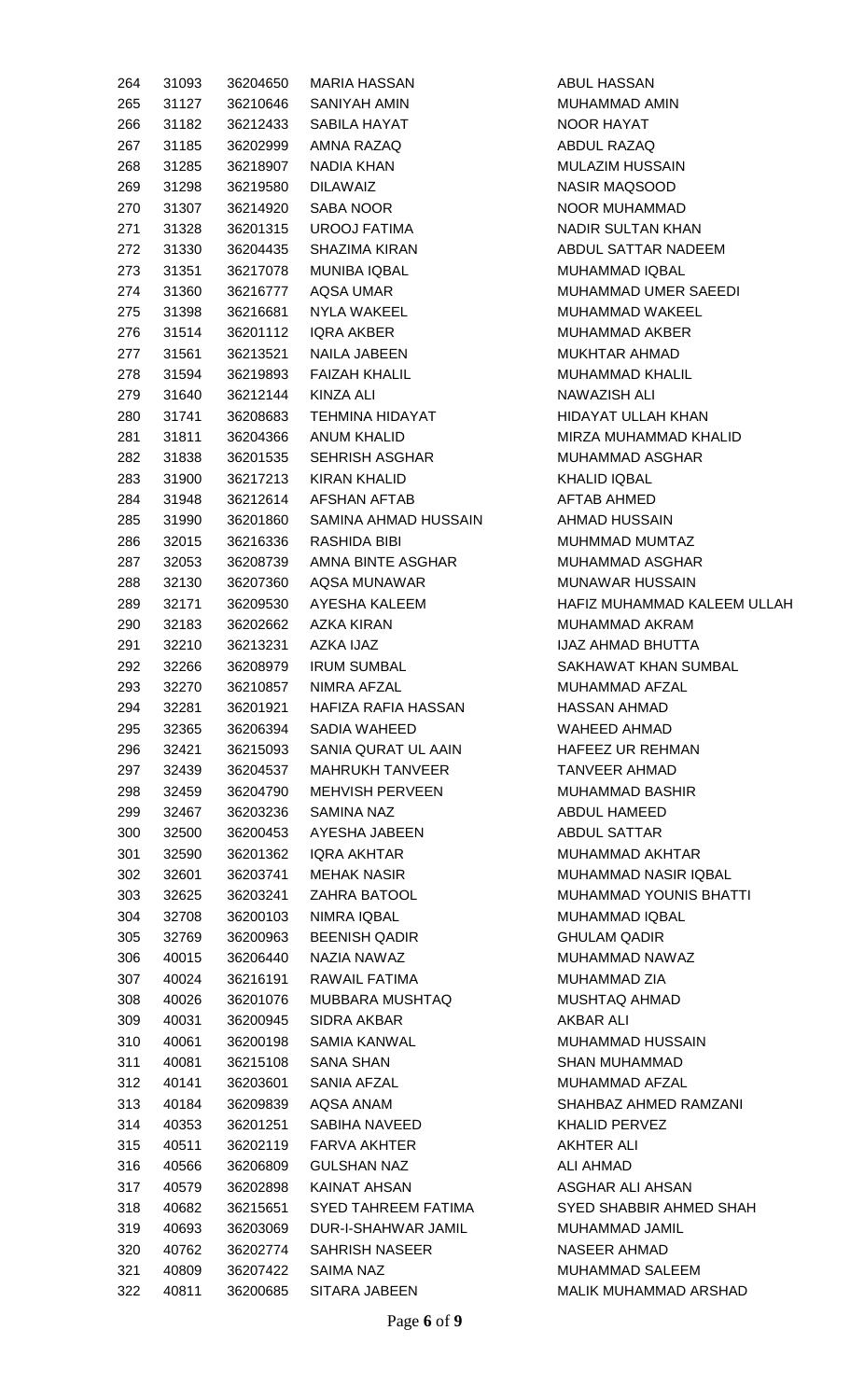| 323 | 40843 | 36215243 | AQSA SADIQ           | SADIQ ALI                         |
|-----|-------|----------|----------------------|-----------------------------------|
| 324 | 40880 | 36204441 | KANWAL ARIF          | MUHAMMAD ARIF                     |
| 325 | 40995 | 36205954 | ANAHIL ATTA          | ATTA MUHAMMAD                     |
| 326 | 40999 | 36209771 | AMNA SADIQ           | MUHAMMAD SADIQ                    |
| 327 | 41016 | 36202637 | <b>BUSHRA IQBAL</b>  | MUHAMMAD IQBAL                    |
| 328 | 41063 | 36202745 | SAMRA JAVED          | AFTAB JAVED                       |
| 329 | 41069 | 36204538 | IQRA MEHVISH         | ABDUL RAZAQ                       |
| 330 | 41243 | 36203387 | AYESHA REHMAT        | <b>NAZER HUSSAIN</b>              |
| 331 | 41254 | 36206308 | KHUZAIMA NAZIK       | <b>GHULAM NAZIK</b>               |
| 332 | 41264 | 36200461 | NISHA KHAN           | <b>BAHADUR KHAN</b>               |
| 333 | 41292 | 36213572 | AYESHA SHAMSHAD      | <b>SHAMSHAD ALI</b>               |
| 334 | 41308 | 36208354 | ATOOFA REHMAN        | MUHAMMAD RAFIQ UR REHMAN          |
| 335 | 41317 | 36207317 | AMINA SATTAR         | ABDUL SATTAR                      |
| 336 | 41487 | 36213063 | <b>SUNDAS BILAL</b>  | <b>MUHAMMAD BILAL</b>             |
| 337 | 41508 | 36212296 | ZAMAN FATIMA         | MUZAFFAR ALI ZAFFAR               |
| 338 | 41515 | 36210803 | AYESHA MUBEEN        | QASIM ALI                         |
| 339 | 41566 | 36207312 | <b>ZAREENA KIRAN</b> | MUHAMMAD YAR                      |
| 340 | 41569 | 36205786 | SAMRAH IFTIKHAR      | <b>EJAZ IFTIKHAR</b>              |
| 341 | 41612 | 36212592 | <b>FATIMA FIAZ</b>   | FIAZ AHMAD                        |
| 342 | 41617 | 36208934 | KISHWAR QAMAR        | QAMAR UD DIN                      |
| 343 | 41691 | 36215088 | SAMIA ILYAS          | MUHAMMAD ILYAS                    |
| 344 | 41765 | 36212915 | SAMRA SAEED          | SAEED GHANI                       |
| 345 | 41768 | 36212126 | MAIRA ARSHAD         | <b>ARSHAD ALI</b>                 |
| 346 | 41795 | 36202881 | ANDLEEB KEHVISH      | MUHAMMAD AKRAM                    |
| 347 | 41815 | 36215901 | HAFIZA AMNA SHAHID   | MUHAMMAD SHAHID MEHMOOD SALEMI    |
| 348 | 41882 | 36206008 | AQDAS ZAFAR          | ZAFAR IQBAL                       |
| 349 | 41982 | 36201494 | NAJAM UL SAHAR       | MAQSOOD AHMAD                     |
|     |       |          | <b>BUSHRA MUNIR</b>  |                                   |
| 350 | 50103 | 36201619 |                      | <b>MUNIR AHMAD</b>                |
| 351 | 50108 | 36206907 | ANAM MASAUD          | JAMIL AHMAD<br>MUHAMMAD AZAM KHAN |
| 352 | 50148 | 36210851 | AYESHA AZAM          |                                   |
| 353 | 50222 | 36203833 | AIMAN SHAHZADI       | <b>GHULAM NABI</b>                |
| 354 | 50369 | 36205523 | AMBER ZAHRA          | <b>MUHAMMAD SAFDAR</b>            |
| 355 | 50414 | 36207440 | AMNA SAFDAR          | MUHAMMAD SAFDAR                   |
| 356 | 50537 | 36202559 | SALWA ABBAS          | KASAR ABBAS                       |
| 357 | 60019 | 36207752 | RUMAISA HUSSAIN      | MUHAMMAD HUSSAIN                  |
| 358 | 60071 | 36203803 | <b>MARIAM MUNIR</b>  | <b>MUNIR AHMAD</b>                |
| 359 | 60121 | 36202982 | SIDRA MANZOOR        | MUHAMMAD MANZOOR                  |
| 360 | 60127 | 36209410 | LINTA ASHRAF         | MUHAMMAD ASHRAF                   |
| 361 | 60215 | 36211325 | <b>MOMINA</b>        | <b>GHULAM MUSTAFA</b>             |
| 362 | 60226 | 36202266 | MUQADDAS NAEEM       | NAEEM AHMAD                       |
| 363 | 60261 | 36211913 | ASMA HANIF           | RANA MUHAMMAD HANIF               |
| 364 | 60385 | 36201226 | SAIRA IQBAL          | MUHAMMAD IQBAL                    |
| 365 | 60393 | 36207385 | ANEELA NAZEER        | NAZEER AHMAD                      |
| 366 | 60405 | 36206967 | TEHREEM NAZ          | FAROOQ AHMED                      |
| 367 | 60467 | 36208139 | KINZA RUBAB          | ALI AKBAR                         |
| 368 | 60512 | 36208785 | ZAKIA FAROOQ         | <b>GHULAM FAROOQ</b>              |
| 369 | 60598 | 36216679 | ZAINAB AHSAN         | AHSAN-ULLAH                       |
| 370 | 60647 | 36212825 | RABIA QANDEEL        | MUHAMMAD AFZAL                    |
| 371 | 60677 | 36215160 | RIFFAT RASHEED       | RASHEED AHMAD                     |
| 372 | 60678 | 36202718 | RASHIDA IRSHAD       | <b>MUHAMMAD IRSHAD</b>            |
| 373 | 60699 | 36205006 | SANA WASIL CHAUDHRY  | MUHAMMAD HANIF WASIL              |
| 374 | 60755 | 36203573 | MISBAHA JALAL        | JALAL UD DIN                      |
| 375 | 60759 | 36201155 | SIDRAH HAFEEZ        | SH. ABDUL HAFEEZ                  |
| 376 | 60911 | 36206825 | <b>IQRA ASHRAF</b>   | MUHAMMAD ASHRAF                   |
| 377 | 60946 | 36200291 | AIMAN SALEEM         | SALEEM ANWAR                      |
| 378 | 60964 | 36205789 | LUBNA MERAJ          | <b>MERAJ DEEN</b>                 |
| 379 | 61019 | 36206877 | AMNA ANWAR           | ANWAR NAEEM                       |
| 380 | 61101 | 36202752 | SHAKIRA HAMID        | HAMID ALI                         |
| 381 | 61112 | 36207717 | <b>MONIBA SHARIF</b> | <b>MUHAMMAD SHARIF</b>            |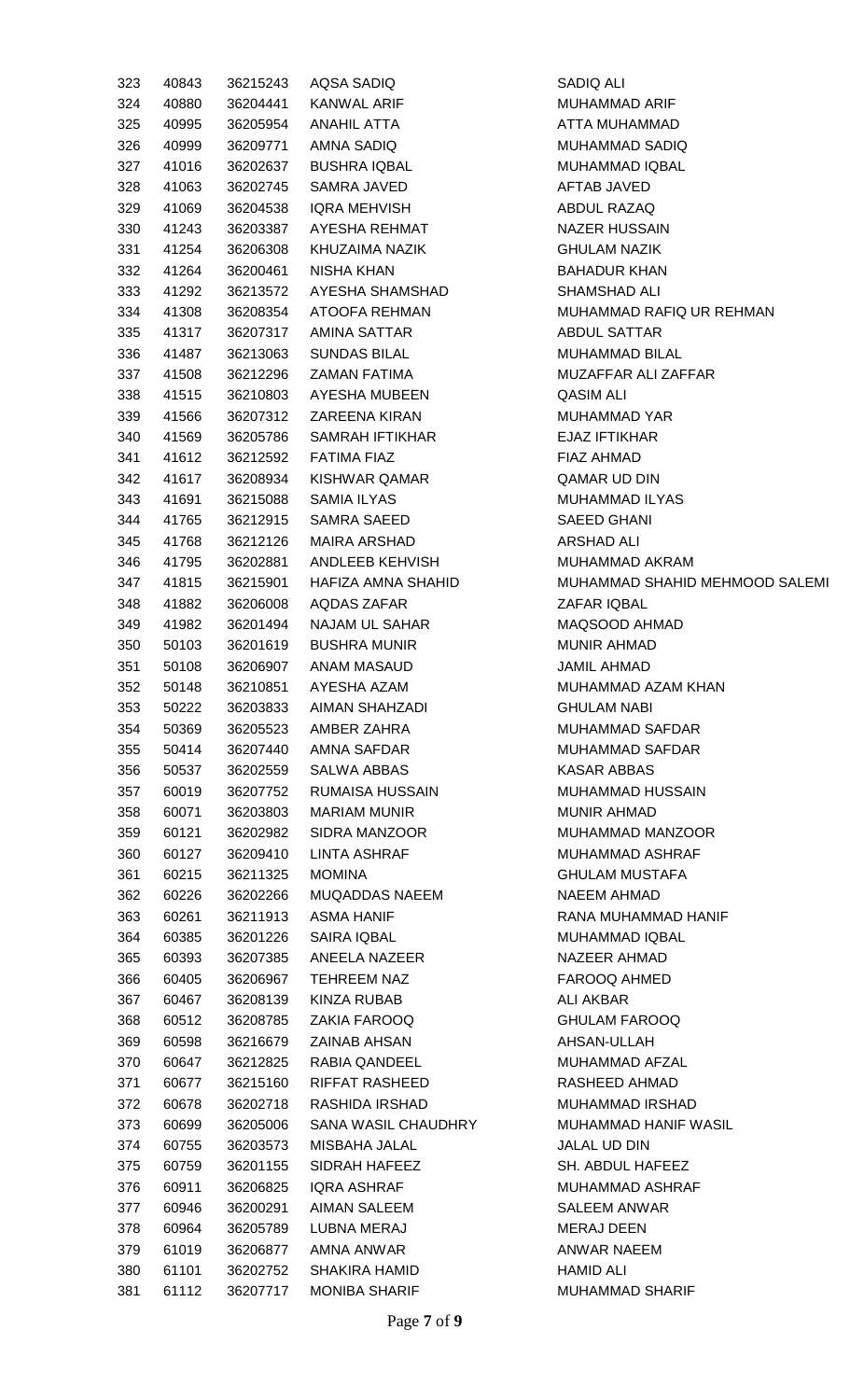| 382 | 61151 | 36209106 | MAHNOOR FATIMA                | MOHAMMAD AKMAL YOUSAF        |
|-----|-------|----------|-------------------------------|------------------------------|
| 383 | 61233 | 36213949 | MARYAM ASLAM                  | MUHAMMAD ASLAM               |
|     |       |          |                               |                              |
| 384 | 61247 | 36202271 | AQDAS RIAZ                    | RIAZ AHMED                   |
| 385 | 61264 | 36211500 | SUMAIRA MUMTAZ                | MUMTAZ ALI                   |
| 386 | 61421 | 36212295 | AASIA BASHIR                  | <b>MUHAMMAD BASHIR</b>       |
| 387 | 61445 | 36209241 | SIDRA SARWAR                  | MUHAMMAD SARWAR              |
| 388 | 61498 | 36211567 | SAHAR JAVAID AKRAM            | MUHAMMAD JAVAID AKRAM        |
| 389 | 61545 | 36202611 | AYESHA ZAHID                  | ZAHID AKHTAR                 |
| 390 | 61576 | 36211053 | HUMMA AKRAM CHEEMA            | MUHAMMAD AKRAM CHEEMA        |
| 391 | 61663 | 36210339 | <b>SOBIA JABEEN</b>           | MUHAMMAD HUSSAIN             |
| 392 | 61732 | 36206250 | SAMINA QAYYUM                 | QAYYUM AKHTAR                |
| 393 | 61749 | 36202719 | AROOJ MOHSIN                  | <b>MOHSIN ABBAS</b>          |
| 394 | 61839 | 36216277 | SADIA YOUNAS                  | MUHAMMAD YOUNAS ABID         |
| 395 | 61857 | 36202112 | IQRA AKRAM                    | MUHAMMAD AKRAM               |
| 396 | 61858 | 36218933 | LARAIB NAVEED AHMAD           | NAVEED AHMAD                 |
| 397 | 61865 | 36208537 | YUSRA MAHMOOD                 | MUHAMMAD MAHMOOD             |
| 398 | 61888 | 36208896 | <b>IFRAH ZULFIQAR</b>         | ZULFIQAR ALI                 |
| 399 | 62160 | 36202130 | URWAH AZEEM                   | MUHAMMAD AZEEM               |
| 400 | 62210 | 36205325 | SHAZIA MUSTAFA                | <b>GHULAM MUSTAFA</b>        |
|     |       |          | MUNZA IQBAL                   |                              |
| 401 | 62244 | 36206577 |                               | <b>IQBAL HUSSAIN</b>         |
| 402 | 62323 | 36209055 | AQSA ANJUM                    | ABDUL JABBAR                 |
| 403 | 62339 | 36217608 | AFRA UMAR                     | UMAR FAROOQ                  |
| 404 | 62373 | 36216634 | URWA SHAHID                   | SHAHID MEHMOOD               |
| 405 | 62423 | 36210430 | AREEB KHALIQ                  | RIFFAT ALEEM                 |
| 406 | 62520 | 36204976 | SIDRA KHAN                    | MUHAMMAD YAQOOB KHAN         |
| 407 | 62529 | 36204408 | WAJEEHA                       | <b>TAHIR MAHMOOD</b>         |
| 408 | 62545 | 36209386 | AMMARA IQBAL                  | MUHAMMAD IQBAL               |
| 409 | 62550 | 36218248 | JAVERIA                       | ILYAS ALI                    |
| 410 | 62602 | 36200166 | SHUMAIL BASHIR <b>SHUMAIL</b> | <b>BASHIR AHMED</b>          |
| 411 | 62606 | 36204283 | AFIA MEHBOOB *NON-MUSLIM*     | <b>MEHBOOB ELAHI</b>         |
| 412 | 62727 | 36215316 | RIDA ZAHRA                    | MUHAMMAD ASLAM               |
| 413 | 62745 | 36216315 | SAMAN PERVAIZ                 | PERVAIZ SARWAR KHAN          |
| 414 | 62807 | 36201181 | ANAM AFZAL                    | MUHAMMAD AFZAL               |
| 415 | 62844 | 36202450 | IQRA MUNIR                    | <b>MUNIR AHMED</b>           |
| 416 | 62870 | 36208849 | FARAH SHAHZADI                | MUHAMMAD SHAFIQ              |
| 417 | 62963 | 36204228 | TAYYABA AZMAT                 | JAVED IQBAL                  |
| 418 | 62969 | 36214728 | SAMAN NISAR                   | NISAR AHMAD                  |
| 419 | 63340 | 36203444 | TUBA FAZAL                    | <b>FAZAL HUSSAIN</b>         |
|     |       | 36204711 |                               |                              |
| 420 | 63440 |          | MAHEEN ALMAS                  | ABDUL-MUNEM                  |
| 421 | 63503 | 36211660 | NAWAL ASLAM                   | MUHAMMAD ASLAM               |
| 422 | 63593 | 36210285 | AMMARA SANA                   | SANA ULLAH                   |
| 423 | 63772 | 36204089 | AYESHA SADDIQA                | MUHAMMAD SADDIQ              |
| 424 | 63794 | 36218138 | <b>ANAM HABIB</b>             | MUHAMMAD HABIB               |
| 425 | 70026 | 36213800 | SABAHAT ASIF                  | ASIF ALI                     |
| 426 | 70056 | 36201299 | UROOJ WAHEED                  | ABDUL WAHEED                 |
| 427 | 70163 | 36202641 | MISBAH UROOJ AWAN             | MUHAMMAD RIAZ AWAN           |
| 428 | 70195 | 36216800 | SIDRA AZIZ                    | AZIZ AHMAD QADRI             |
| 429 | 70228 | 36200667 | SIDRA SAEED                   | MUHAMMAD SAEED               |
| 430 | 70246 | 36211955 | <b>GHANIA TAQDEES MALIK</b>   | AFTAB HUSSAIN MALIK          |
| 431 | 70371 | 36201427 | ALMAS ZAFAR                   | ZAFAR IQBAL KHAN             |
| 432 | 70471 | 36220046 | RIDA TEHREEM                  | JAVED UMER QURESHI HASHMI    |
| 433 | 70510 | 36205240 | FARHEEN IFTIKHAR              | MUHAMMAD IFTIKHAR ALAM MALIK |
| 434 | 70522 | 36209656 | MARIA FAROOQ                  | MUHAMMAD FAROOQ              |
| 435 | 70529 | 36215861 | ANAM IRSHAD RANA              | RANA IRSHAD ALI              |
| 436 | 70530 | 36206601 | RUBINA MUMTAZ                 | MUMTAZ AHMAD                 |
| 437 | 70537 | 36215896 | TAHIRA KALSOOM                | MUHAMMAD ISHAQ               |
| 438 | 70680 | 36201046 | NAHEED SHARIF                 | MUHAMMAD SHARIF              |
| 439 | 70685 | 36201639 | MAIRA REHMAN                  | AZIZ UR REHMAN KHAN          |
|     |       |          |                               |                              |
| 440 | 70696 | 36210867 | SAMAN MUSHTAQ                 | <b>MUSHTAQ ALI</b>           |